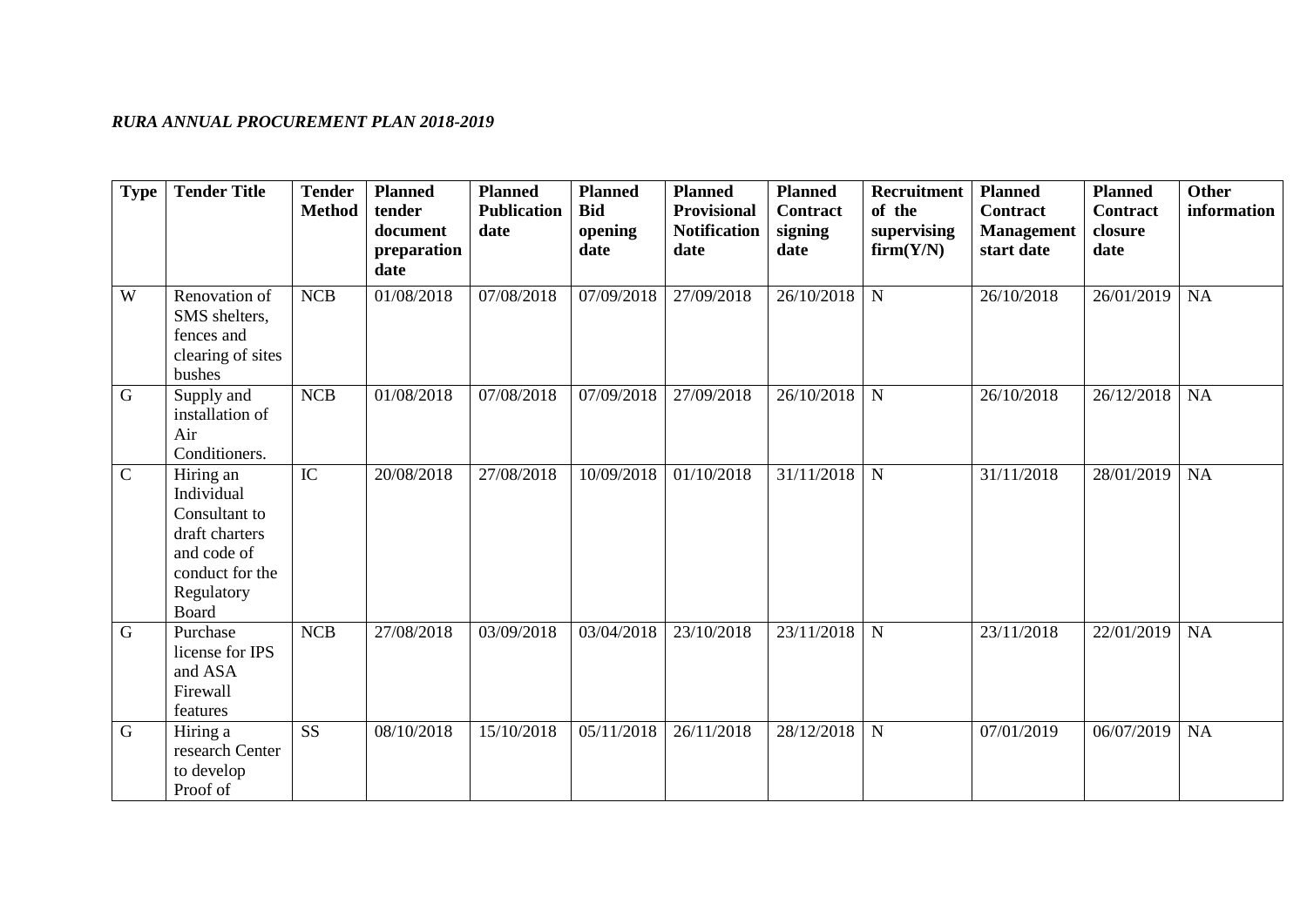|                | Concept<br>Application                                                                                                                                       |     |            |            |            |            |            |                |            |            |           |
|----------------|--------------------------------------------------------------------------------------------------------------------------------------------------------------|-----|------------|------------|------------|------------|------------|----------------|------------|------------|-----------|
| $\mathbf G$    | Framework<br>Contract for<br>supply<br>consumables<br>(for Printers,<br>Copiers, faxes<br>and scanners)<br>for a period of<br>one year<br>renewable<br>twice | NCB | 01/08/2018 | 07/08/2018 | 07/09/2018 | 27/09/2018 | 26/10/2018 | $\mathbf N$    | 26/10/2018 | 25/10/019  | NA        |
| $\overline{G}$ | Framewotk<br>contract for<br>Maintenance of<br>computing,<br>printing and<br>scanning<br>devices for a<br>period of one<br>year renewable<br>twice           | NCB | 01/08/2018 | 07/08/2018 | 07/09/2018 | 27/09/2018 | 26/10/2018 | $\overline{N}$ | 26/10/2018 | 25/10/019  | NA        |
| $\mathbf G$    | Supply and<br>install<br>customized<br>storage server<br>extension                                                                                           | NCB | 27/08/2018 | 03/09/2018 | 03/04/2018 | 23/10/2018 | 23/11/2018 | N              | 23/11/2018 | 22/01/2019 | <b>NA</b> |
| NC             | Framework<br>contract for hire<br>a consultant<br>firm to<br>maintain and<br>upgrade DVC                                                                     | NCB | 01/03/2019 | 11/03/2019 | 10/04/2019 | 02/05/2019 | 03/06/2019 | $\mathbf N$    | 03/06/2019 | 02/06/2020 | NA        |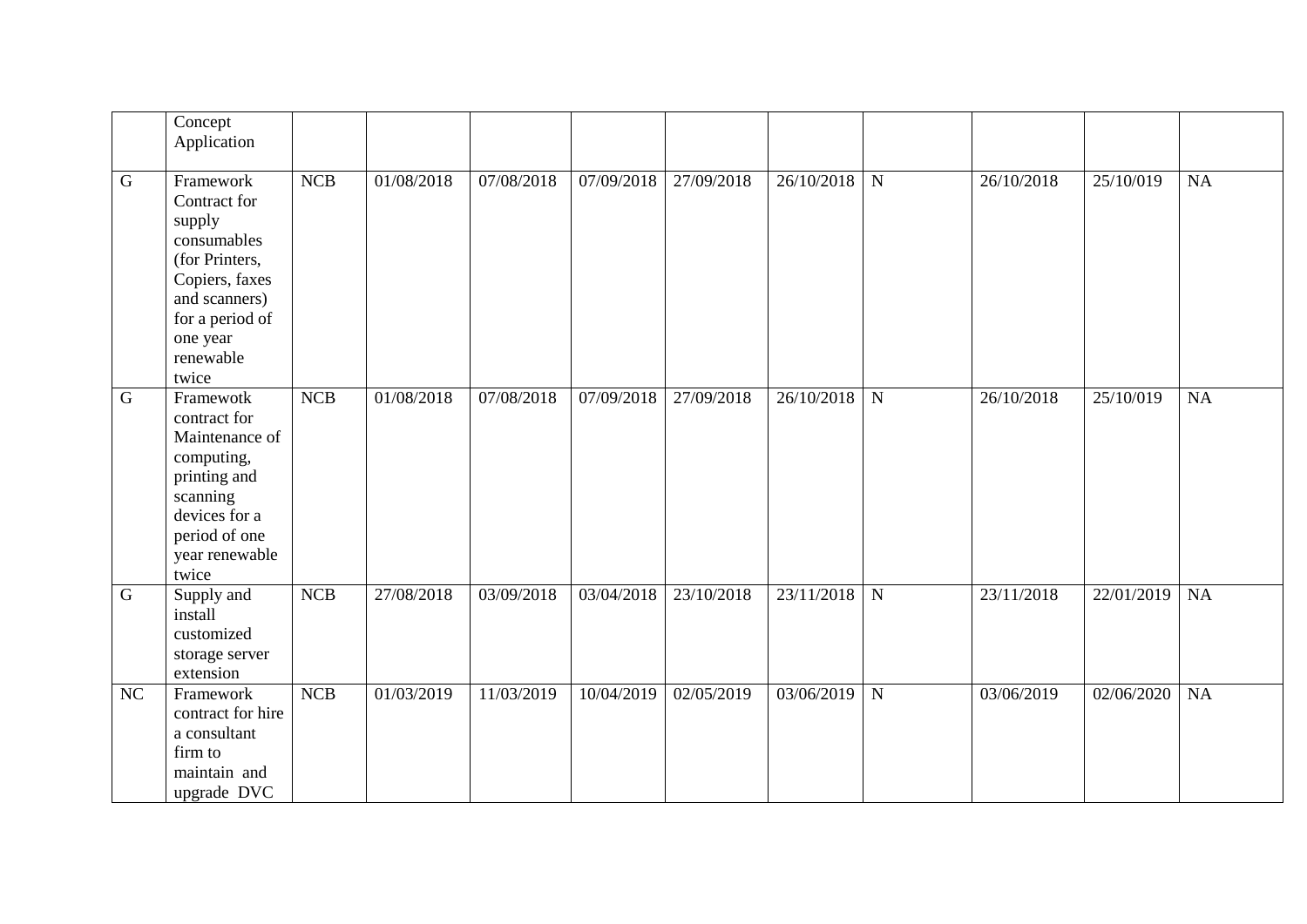|             | processes for a<br>period of one<br>year renewable<br>twice                                                                                                                                |            |            |            |            |            |            |             |            |            |    |
|-------------|--------------------------------------------------------------------------------------------------------------------------------------------------------------------------------------------|------------|------------|------------|------------|------------|------------|-------------|------------|------------|----|
| NC          | Framework<br>contract to<br>provide Postal<br>services to<br><b>RURA</b><br>(Transport and<br>Delivery of<br>International<br>EMS items) for<br>a period of one<br>year renewable<br>twice | <b>NCB</b> | 10/09/2018 | 17/09/2018 | 29/09/2018 | 20/10/2018 | 31/10/2018 | $\mathbf N$ | 31/10/2018 | 30/10/2019 | NA |
| NC          | Framework<br>contract Rental<br>parking and<br>Transport<br>Office for a<br>period of one<br>year renewable<br>twice                                                                       | NCB        | 01/08/2018 | 07/08/2018 | 14/08/2018 | 03/09/2018 | 17/09/2018 | $\mathbf N$ | 17/09/2018 | 16/09/2019 | NA |
| $\mathsf G$ | Purchase of<br>library books                                                                                                                                                               | <b>RQ</b>  | 11/02/2019 | 18/02/2019 | 22/02/2019 | 14/03/2019 | 21/03/2019 | $\mathbf N$ | 21/03/2019 | 04/04/2019 | NA |
| $\mathsf G$ | Purchase of tag<br>for new RURA<br>Asset                                                                                                                                                   | RQ         | 13/08/2018 | 20/08/2018 | 25/08/2018 | 14/09/2018 | 22/09/2018 | $\mathbf N$ | 22/09/2018 | 22/10/2018 | NA |
| NC          | Framework<br>contract for<br>acquisition of<br><b>RURA</b><br>Building's                                                                                                                   | <b>NRT</b> | 01/08/2018 | 07/08/2018 | 21/08/2018 | 10/09/2018 | 09/10/2018 | $\mathbf N$ | 09/10/2018 | 08/10/2019 | NA |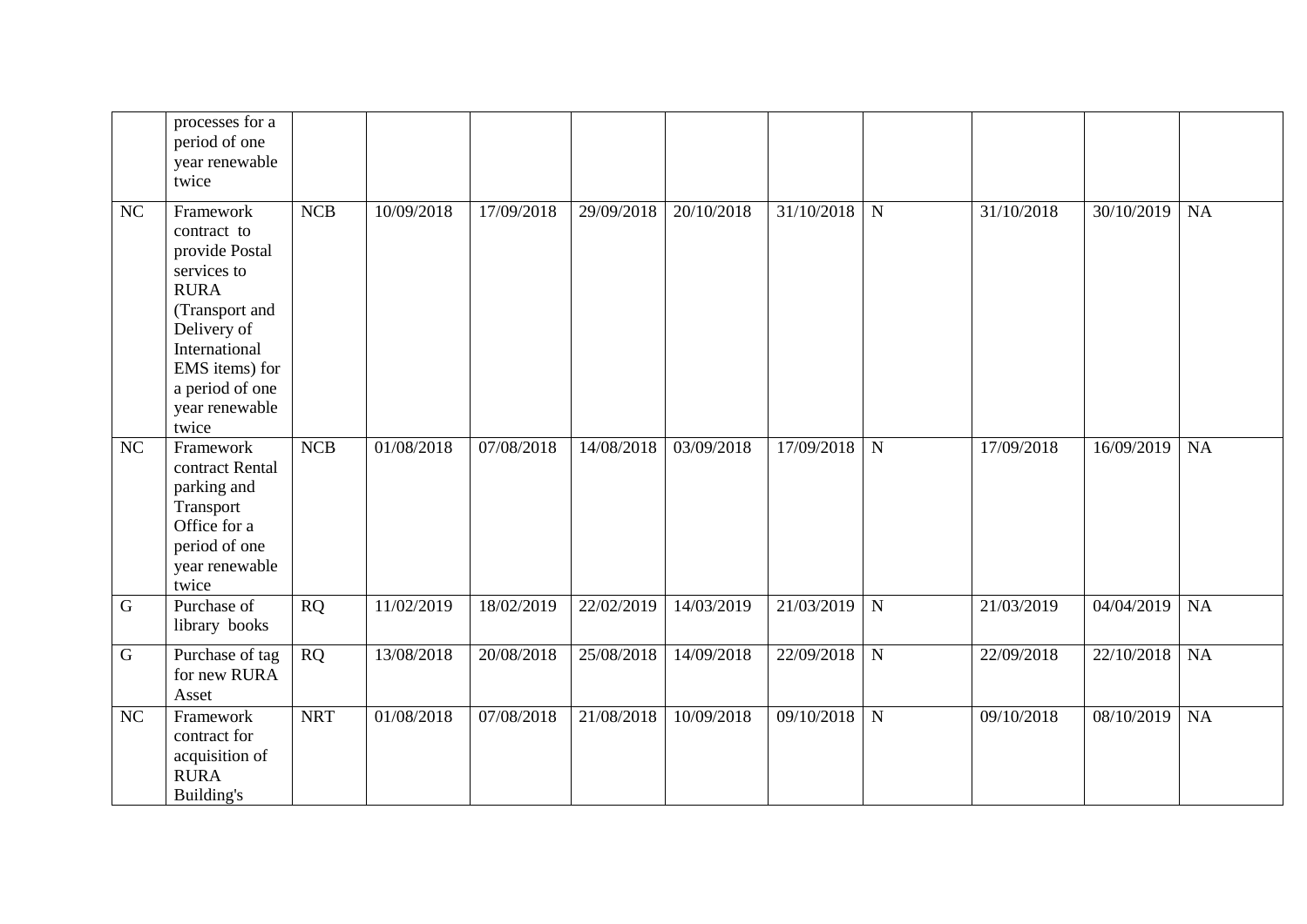|               | insurance for a<br>period of one<br>year renewable<br>twice                                          |                        |            |            |            |            |            |             |            |            |           |
|---------------|------------------------------------------------------------------------------------------------------|------------------------|------------|------------|------------|------------|------------|-------------|------------|------------|-----------|
| $\mathbf G$   | Purchase of<br>Vehicle Tyres<br>and rim                                                              | NCB                    | 27/08/2018 | 03/09/2018 | 03/10/2018 | 23/10/2018 | 23/11/2018 | $\mathbf N$ | 23/11/2018 | 22/01/2019 | <b>NA</b> |
| $\mathbf G$   | Purchase sports<br>Uniform for<br><b>RURA Staff</b>                                                  | <b>NCB</b>             | 27/08/2018 | 03/09/2018 | 03/04/2018 | 23/10/2018 | 23/11/2018 | $\mathbf N$ | 23/11/2018 | 22/01/2019 | <b>NA</b> |
| NC            | Hiring<br>consulting firm<br>to import data<br>from payment<br>gateway to SAP<br><b>Business one</b> | $\overline{\text{SS}}$ | 27/07/2018 | 30/07/2018 | 03/08/2018 | 23/08/2018 | 30/08/2018 | $\mathbf N$ | 30/08/2018 | 10/09/2018 | NA        |
| $\mathbf G$   | Puchase of<br>petroleum<br>testing<br>equipment kit<br>and personal<br>protective<br>equipment       | <b>NCB</b>             | 10/09/2018 | 17/09/2018 | 19/10/2018 | 08/11/2018 | 07/12/2018 | $\mathbf N$ | 07/12/2018 | 06/02/2018 | NA        |
| $\mathbf G$   | Purchase of<br>QoS<br>Monitoring<br>tools for<br>Mobile<br><b>Networks</b><br>$(2G, 3G$ and<br>4G)   | <b>ICB</b>             | 08/10/2018 | 15/10/2018 | 29/09/2018 | 19/10/2018 | 17/11/2018 | $\mathbf N$ | 17/11/2018 | 16/01/2019 | NA        |
| $\mathcal{C}$ | Hiring a<br>Consultant firm<br>to develop                                                            | <b>NCB</b>             | 10/09/2018 | 17/09/2018 | 19/10/2018 | 08/11/2018 | 07/01/2019 | $\mathbf N$ | 07/01/2019 | 06/06/2019 | NA        |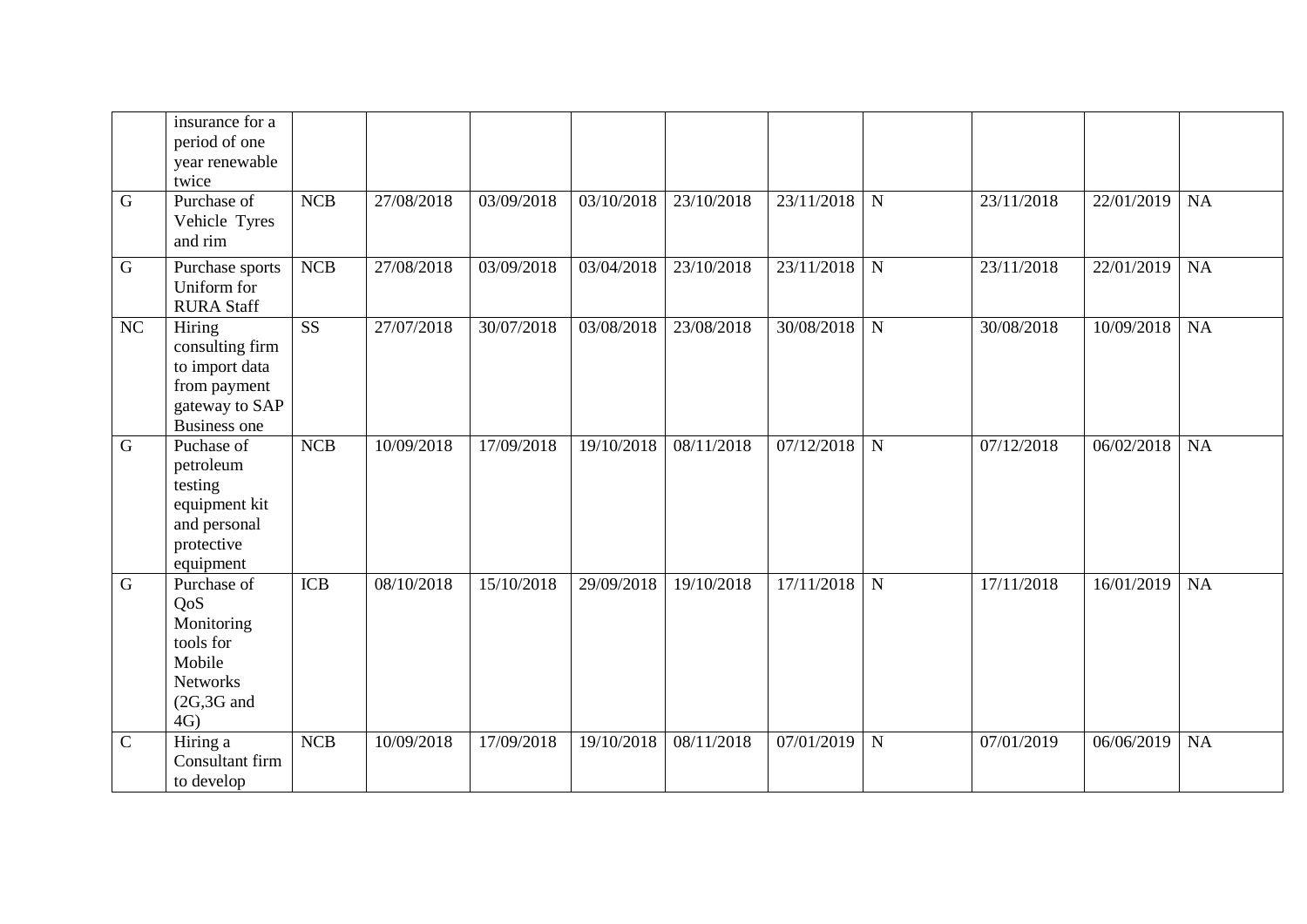|             | communication<br>strategy                                                                                                    |            |            |            |            |            |            |             |            |            |           |
|-------------|------------------------------------------------------------------------------------------------------------------------------|------------|------------|------------|------------|------------|------------|-------------|------------|------------|-----------|
| $\mathbf G$ | Framework<br>contract for<br>hiring a<br>company for<br>promotional<br>materials                                             | NCB        | 27/08/2018 | 03/09/2018 | 03/04/2018 | 23/10/2018 | 23/11/2018 | $\mathbf N$ | 03/12/2018 | 02/12/2019 | <b>NA</b> |
| NC          | Framework<br>contract for<br>hiring<br>translation firm<br>in charge of<br>translating legal<br>instruments                  | NCB        | 01/10/2018 | 08/10/2018 | 09/11/2018 | 29/11/2018 | 28/12/2018 | $\mathbf N$ | 28/12/2018 | 27/12/2019 | <b>NA</b> |
| $\mathbf G$ | Supply of IT<br>Equipments                                                                                                   | <b>NCB</b> | 10/09/2018 | 17/09/2018 | 19/10/2018 | 08/11/2018 | 07/12/2018 | $\mathbf N$ | 07/12/2018 | 06/02/2018 | <b>NA</b> |
| $\mathbf G$ | Supply of<br>Communication<br>Equipments                                                                                     | NCB        | 01/12/2018 | 08/12/2018 | 07/01/2019 | 28/01/2019 | 27/02/2019 | $\mathbf N$ | 27/02/2019 | 26/04/2019 | NA        |
| NC          | Framework<br>Contract: SAP<br>processes<br>upgrade,<br>reengineering<br>and integration<br>with third party<br>applications. | <b>NCB</b> | 01/12/2018 | 08/12/2018 | 07/01/2019 | 28/01/2019 | 27/02/2019 | $\mathbf N$ | 27/02/2019 | 26/04/2019 | NA        |
| $\mathbf G$ | Acquisition of<br>adobe creative<br>cloud licensing                                                                          | NCB        | 27/08/2018 | 03/09/2018 | 03/04/2018 | 23/10/2018 | 23/11/2018 | $\mathbf N$ | 23/11/2018 | 23/01/2019 | <b>NA</b> |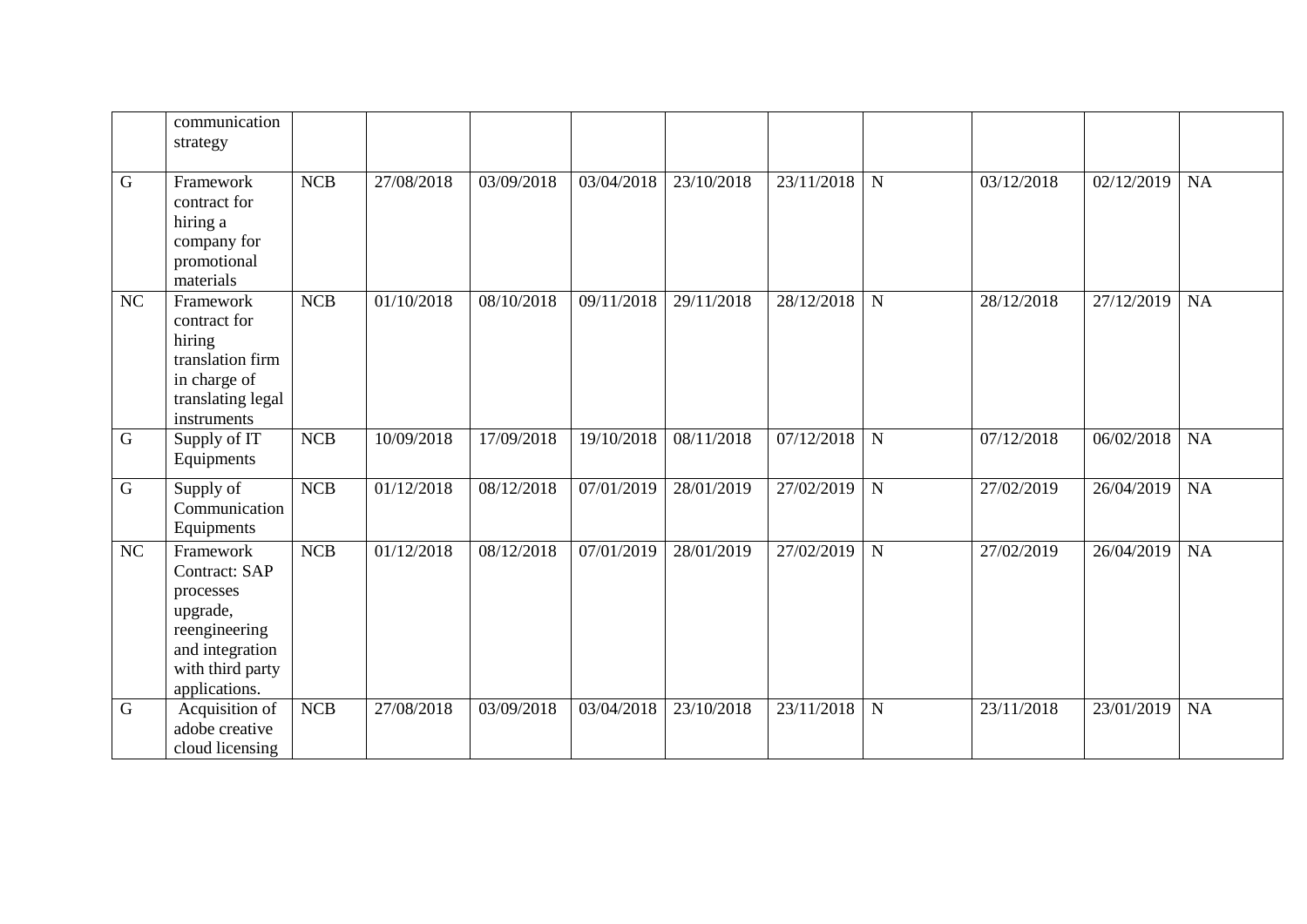| $\overline{NC}$ | Acquisition of<br><b>Emails Security</b><br>Gateway                                                                    | NCB        | 01/12/2018 | 08/12/2018 | 07/01/2019 | 28/01/2019 | 27/02/2019          | N           | 27/02/2019 | 26/04/2019 | <b>NA</b> |
|-----------------|------------------------------------------------------------------------------------------------------------------------|------------|------------|------------|------------|------------|---------------------|-------------|------------|------------|-----------|
| ${\bf G}$       | Purchase and<br>installation of<br>Linux Licenses                                                                      | NCB        | 01/03/2019 | 11/03/2019 | 10/04/2019 | 20/05/2019 | $\sqrt{03}/06/2019$ | ${\bf N}$   | 03/06/2019 | 02/06/2020 | NA        |
| $\mathbf G$     | Acquisition of<br>the access and<br>control security<br>system.                                                        | NCB        | 08/10/2018 | 15/10/2018 | 14/11/2018 | 03/12/2018 | 07/01/2019          | $\mathbf N$ | 07/01/2019 | 06/03/2019 | <b>NA</b> |
| $\mathbf G$     | Acquisition of<br><b>SMS</b> Gateway<br>for RURA                                                                       | NCB        | 08/10/2018 | 15/10/2018 | 14/11/2018 | 03/12/2018 | 07/01/2019          | $\mathbf N$ | 07/01/2019 | 06/03/2019 | <b>NA</b> |
| $\overline{G}$  | Acquisition of<br>IT<br>Infrastructures<br>& Assets<br><b>Standards</b><br>Licenses                                    | <b>ICB</b> | 05/11/2018 | 12/11/2018 | 07/01/2019 | 28/01/2019 | 27/02/2019          | ${\bf N}$   | 27/02/2019 | 26/04/2019 | <b>NA</b> |
| NC              | Framework<br>contract for<br>garage services<br>for RURA<br>Vehicles for a<br>period of one<br>year renewable<br>twice | <b>NCB</b> | 27/08/2018 | 03/09/2018 | 03/04/2018 | 23/10/2018 | 23/11/2018          | ${\bf N}$   | 23/11/2018 | 22/11/2019 | <b>NA</b> |
| NC              | Framework<br>contract for<br>hiring a<br>company for<br>packaging and<br>shipment                                      | NCB        | 01/08/2018 | 07/08/2018 | 07/09/2018 | 27/09/2018 | 26/10/2018          | ${\bf N}$   | 26/10/2018 | 26/01/2019 | NA        |